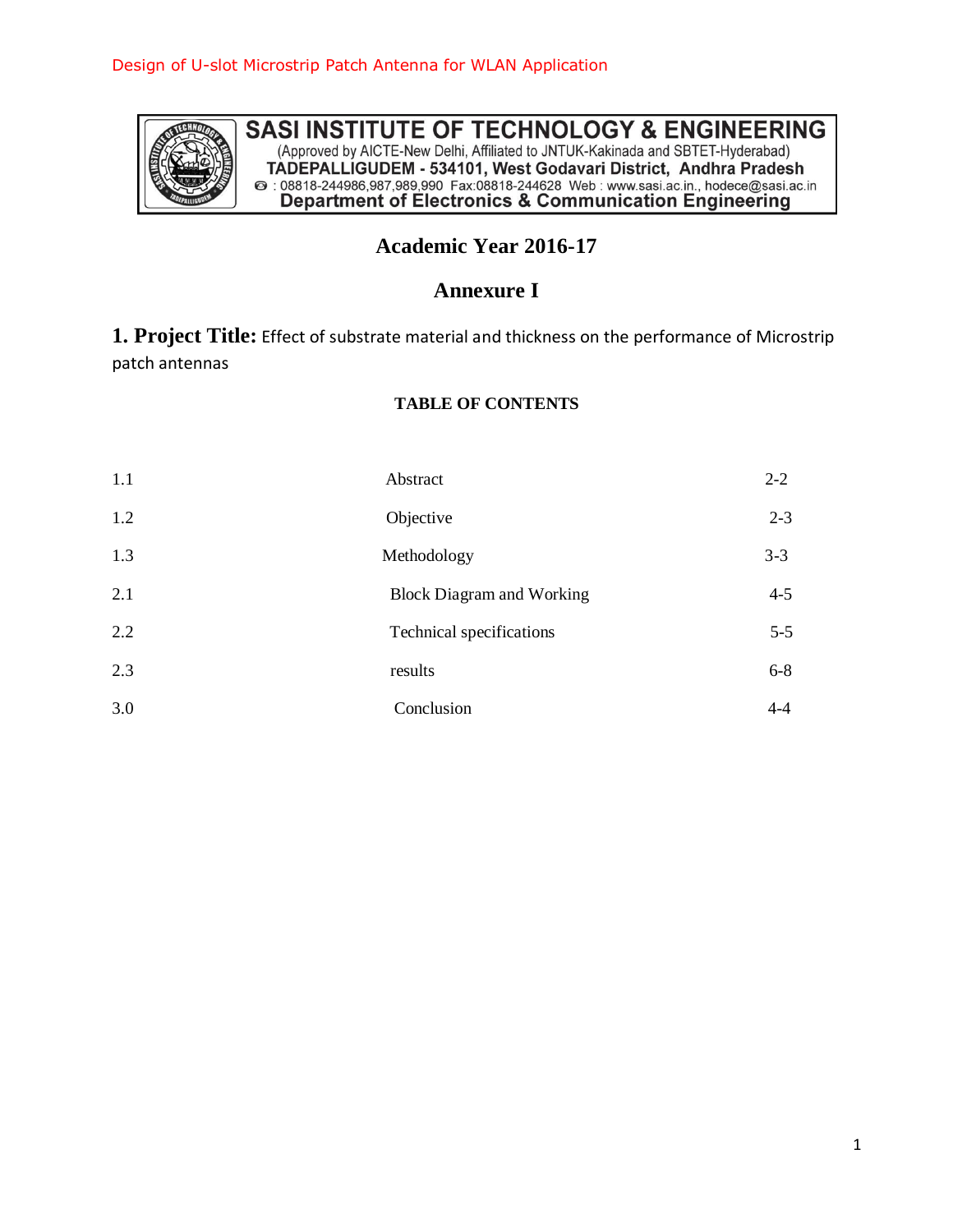## **1. Abstract & Objective**

#### **1.1 Abstract**

The rapid growth in the demand for wireless communication and information transfer using handsets and personal communications (PCS) devices has created the need for major advancements of antenna designs as a fundamental part of any wireless system. One type of antennas that fulfills most of the wireless systems requirements is the microstrip antennas. These antennas has many advantages like low profile, conformability, low production cost, etc. and it has one major limitations of narrow bandwidth and low efficiency. For designing this microstrip antenna to achieve desired performance the designer is to select the suitable substrate material and its thickness. So, if the designer has a clear knowledge about the effect of changing substrate material and it's thickness on the performance of the antenna, it will be easier to design an antenna. This project explores that how antenna performance changes when we vary substrate material and it's thickness in terms of return loss (RL in dB), VSWR and impedance bandwidth. The designed probe feed rectangular microstrip patch antenna operates at 5.8 GHz WLAN frequency band.

### **1.3 Objective**

.

A microstrip patch antenna is a low profile antenna that has a number of advantages over other antennas. The aim of this project is to investigate how an antenna performance changes when we vary substrate material and it's thickness in terms of return loss (RL in dB), VSWR and impedance bandwidth. The designed probe feed rectangular microstrip patch antenna operates at 5.8 GHz WLAN frequency band.

### **1.3 METHODOLOGY:**

The step by step procedure to design the antenna for the given specifications is as follows.

Step-1: Specify Input Parameters to design the antenna as follows

- $\triangleright$  Antenna Geometry- rectangular
- $\triangleright$  Type of Feeding- probe feeding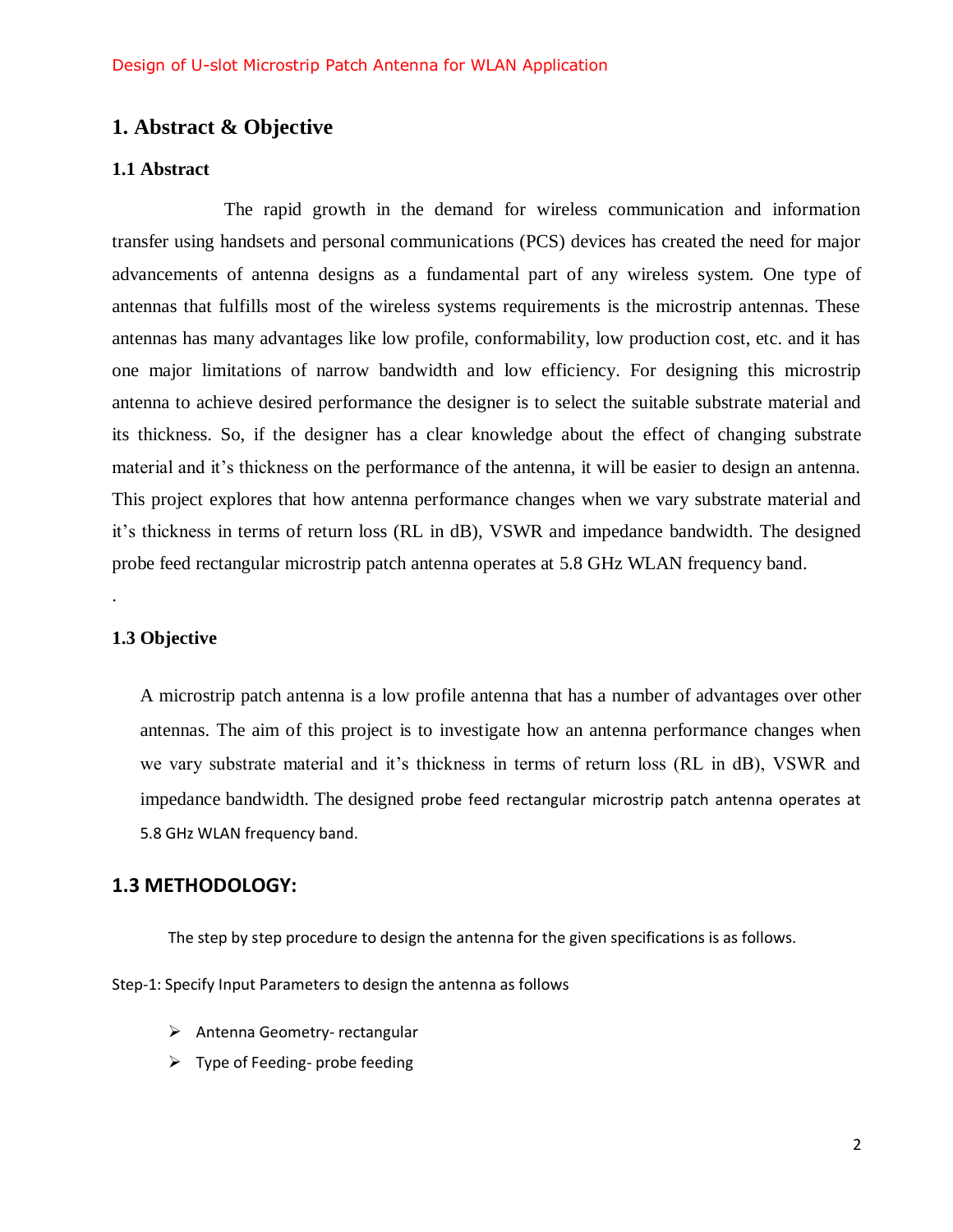$\triangleright$  Specify  $\epsilon_r$ , f<sub>r</sub> (in GHz) and h. – frequency is 5.8 GHz and then select various substrates with various heights to verify antenna performance.

Step-2: Theoretical Design of Antenna.

- ▶ Design Patch Dimensions
- ▶ Design Substrate Dimensions
- ▶ Design Feed
- $\triangleright$  Find Feed Location

Step-3: Design with EM Simulators (HFSS Software).

Step-4: Verify Antenna performance in terms of RL (in dB), BW, VSWR, etc.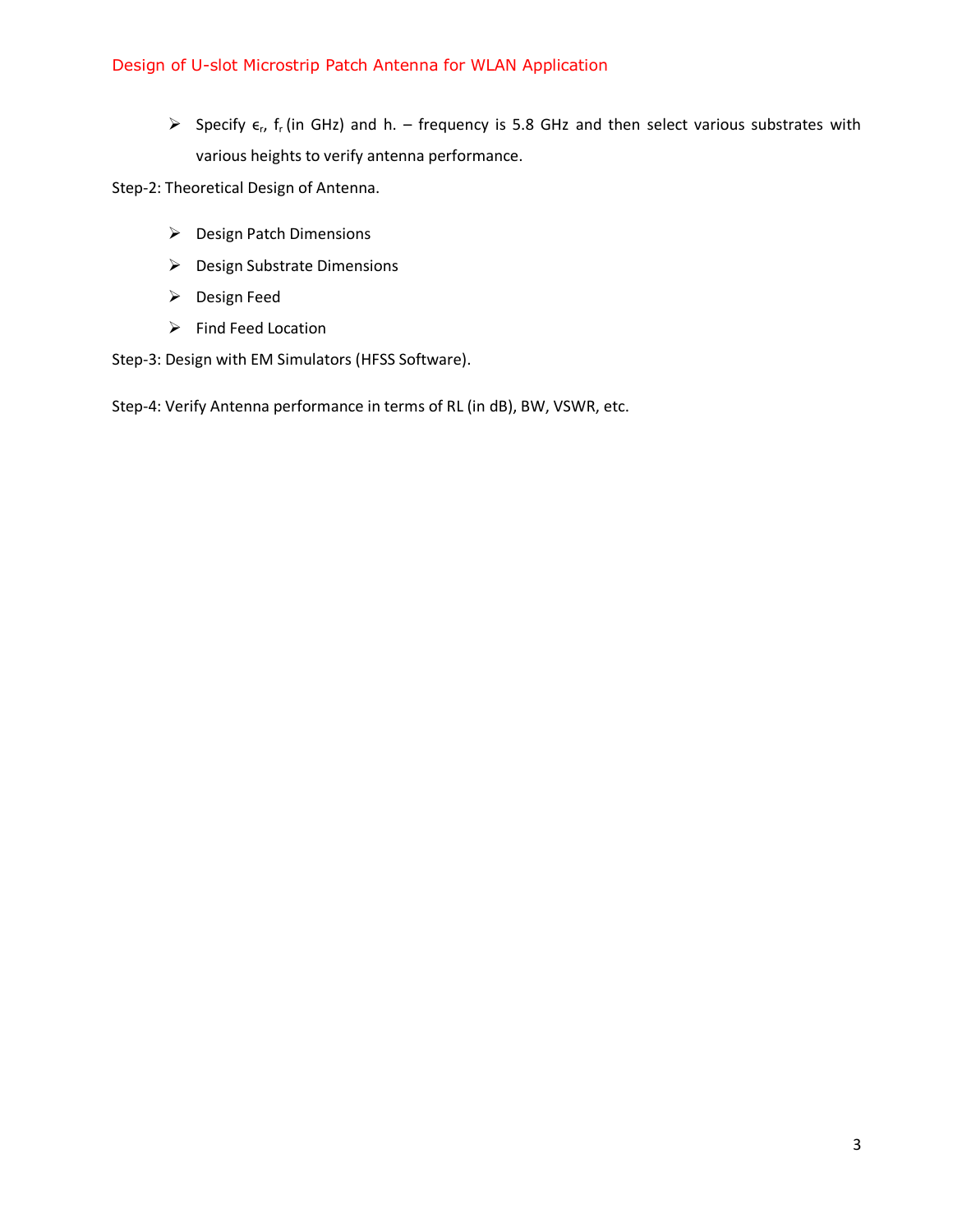## **2. Block Diagram & Technical Specifications**

### **2.1 Block Diagram and Working:**



### **2.1.1 Flow chart**



#### **2.1.2. Description:**

The summarizations of basic operation for microstrip patch antenna's parameters are discussed as follows. The antenna substrate dielectric constant is given as  $er$ . The  $er$  is primarily affects the bandwidth and radiation efficiency of the antenna. The lower the permittivity will give a wider impedance bandwidth and reduce the surface wave excitation.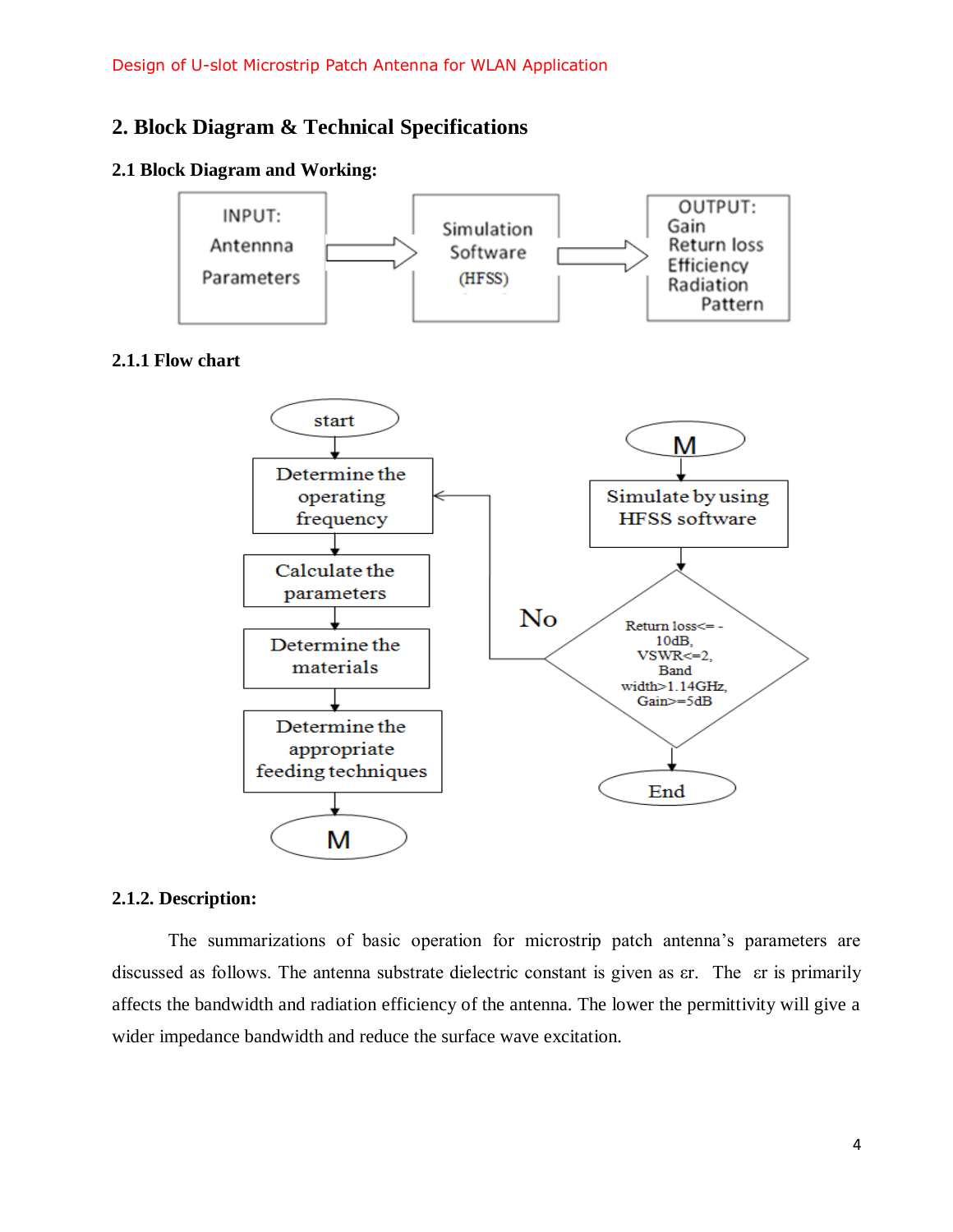#### Design of U-slot Microstrip Patch Antenna for WLAN Application

 The antenna substrate thickness is given as h. The substrate thickness affects bandwidth and coupling level. A thicker substrate results in wider bandwidth, but less coupling for a given aperture size. L is the microstrip patches length. The length of the patch radiator determines the resonant frequency of the antenna. The microstrip patches width is given as w. The width, w of the patch affects the resonant resistance of the antenna, with a wider patch giving a lower resistance.

#### **2.2 Technical specifications:**

HFSS is a high performance full wave electromagnetic (EM) field simulator for arbitrary 3D volumetric passive device modelling that takes advantage of the familiar Microsoft Windows graphical user interface. It integrates simulation, visualization, solid modelling, and automation in an easy to learn environment where solutions to your 3D EM problems are quickly and accurate obtained. Ansoft HFSS employs the Finite Element Method (FEM), adaptive meshing, and brilliant graphics to give you unparalleled performance and insight to all of your 3D EM problems. Ansoft HFSS can be used to calculate parameters such as S-Parameters, Resonant Frequency, and Fields. Typical uses include

- Package Modelling BGA, QFP, Flip-Chip
- PCB Board Modelling Power/ Ground planes, Mesh Grid Grounds, Backplanes
- Silicon/GaAs-Spiral Inductors, Transformers
- EMC/EMI Mobile Communications Patches, Dipoles, Horns, Conformal Cell Phone Antennas, Quadrafilar Helix, Specific Absorption Rate ( SAR), Infinite Arrays, Radar Section (RCS), Frequency Selective Surface (FSS)
- Connectors Coax, SFP/XFP, Backplane, Transitions
- Waveguide Filters, Resonators, Transitions, Couplers
- Filters Cavity Filters, Microstrip, Dielectric
- HFSS is an interactive simulation system whose basic mesh element is a tetrahedron. This allows you to solve any arbitrary 3D geometry, especially those with complex curves and shapes, in a fraction of the time it would take using other techniques.
- The name HFSS stands for High Frequency Structure Simulator. An soft pioneered the use of the Finite Element Method (FEM) for EM simulation by developing / implementing technologies such as tangential vector finite elements, adaptive meshing, and Adaptive Lancozos- pade Sweep (ALPS). Today, HFSS continues to lead the industry with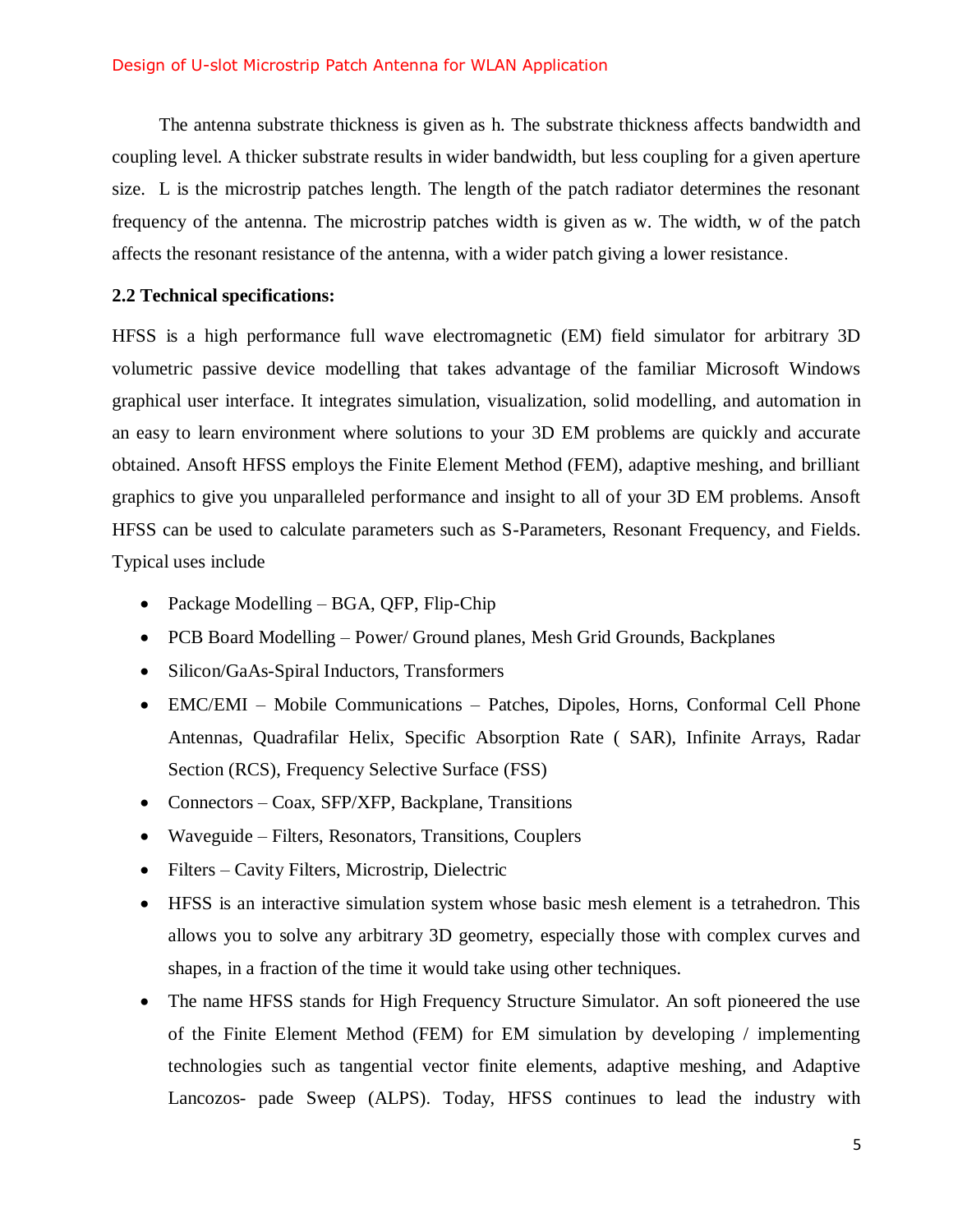innovations such as Modes to Nodes and Full wave Spice.

- Ansoft HFSS has evolved over a period of years with input from many users and industries. In industry, Ansoft HFSS is the tool of choice for High productivity research, development, and virtual prototyping.
- This chapter includes results regarding the performance of patch antenna and comparison of parameters with U and without U- Shape slot on patch designed at an operating frequency of 3.75 GHz.

## **3 RESULTS:**

The below outputs represents the plots of patch antenna without U- slot and coxial feed.



### **3.1.1 S-parameters (S11) Vs Frequency plot:**

*Figure 5.1: Return loss characteristics for FR-4 substrate with thickness 1.6 mm.*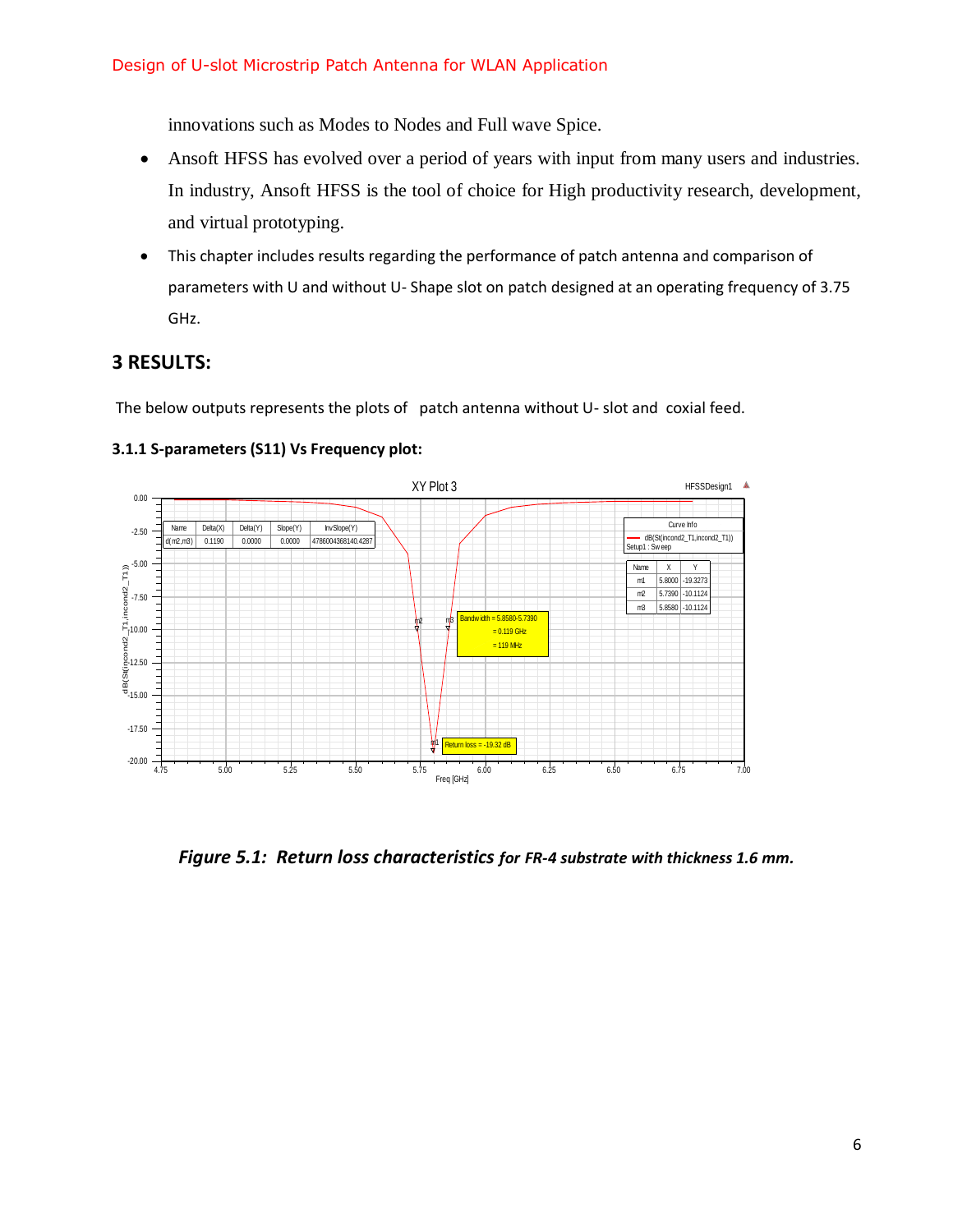## Design of U-slot Microstrip Patch Antenna for WLAN Application



*Figure 5.2: VSWR Parameter for FR-4 substrate with thickness 1.6 mm.*

| <b>Substrate material/Antenna</b><br><b>Parameter</b> | $h = 1.6$ mm | $h = 2.1$ mm | $h = 2.6$ mm |
|-------------------------------------------------------|--------------|--------------|--------------|
| Length of Patch L <sub>p</sub> (mm)                   | 11.7         | 11.5         | 11.2         |
| Width of Patch $W_p$ (mm)                             | 15.7         | 15.7         | 15.7         |
| Return loss (RL in dB)                                | $-19.32$     | $-19.97$     | $-22.51$     |
| Bandwidth BW (MHz)                                    | 119          | 123.8        | 134          |
| <b>VSWR</b>                                           | 1.24         | 1.22         | 1.16         |

| Table 5.1: Comparison table for effect of change in thickness of substrate material. |  |
|--------------------------------------------------------------------------------------|--|
|--------------------------------------------------------------------------------------|--|